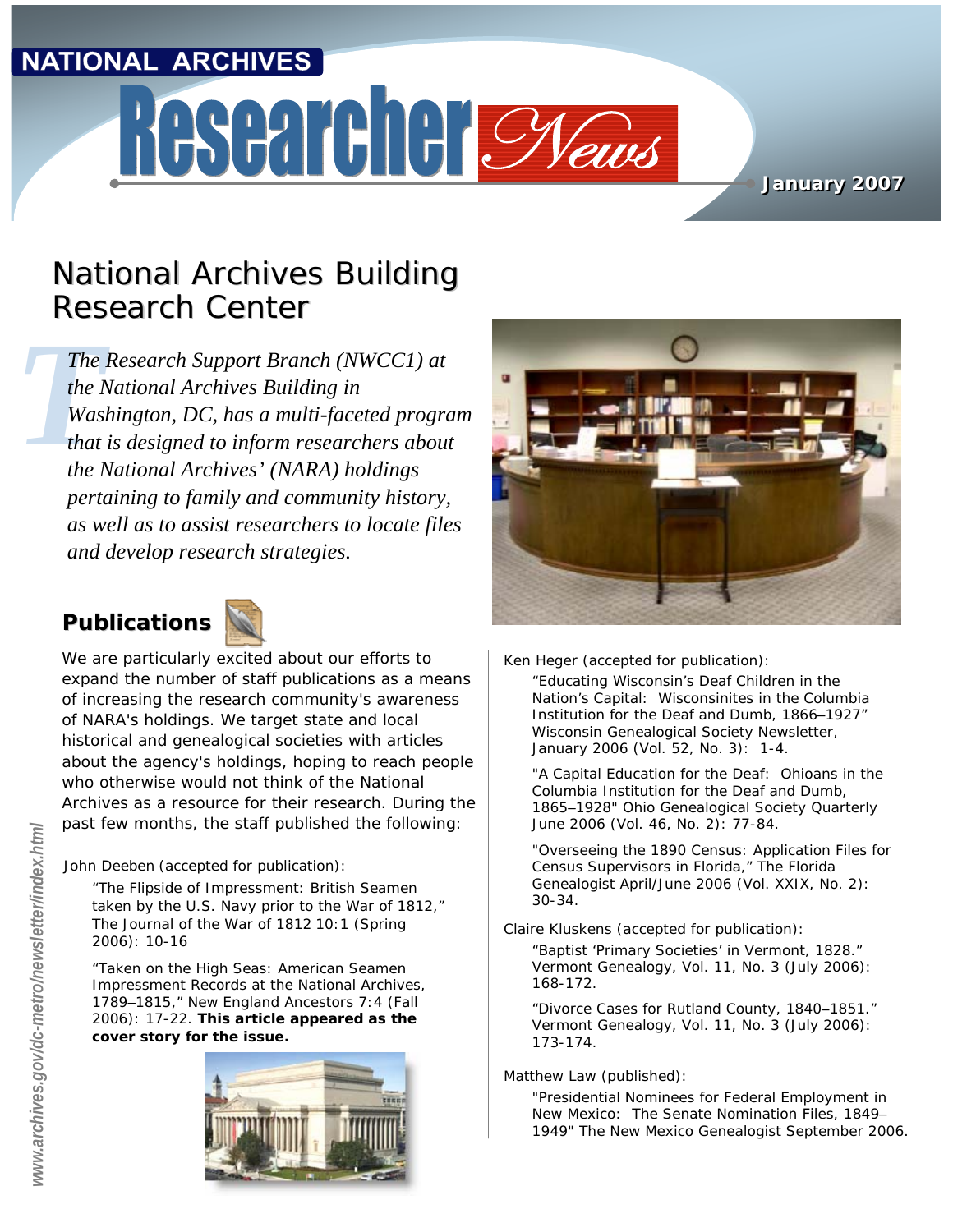#### **Microfilm Publications**



Staff members continue to process accessioned microfilm that documents arrivals into the United States, turning this film into National Archives microfilm publications. During the last quarter, Claire Kluskens completed of the following seven National Archives microfilm publications:

- A3378, *Enumeration District Maps for the Twelfth through Sixteenth Censuses of the United States, 1900–1940* (73 rolls). 35mm. RG 29.
- A3415, *Crew Lists of Vessels Arriving at Fairport (1952– 1957), Huron (1955–1956), Lorain (1952–1965), Marblehead (1955), and Sandusky (1955–1958), Ohio* (6 rolls). 35mm (rolls 1–5) and 16mm (roll 6). RG 85.



- A3423, *Passenger and Crew Lists of Airplanes Arriving at Brownsville, Texas, 1943–1964* (22 rolls). 35mm (rolls 1–18) and 16mm (rolls 19–22).
- A3427, *Crew Lists of Vessels Arriving at Rockland, Maine, January 1955–May 1969* (3 rolls). 35mm (roll 1) and 16mm (rolls 2–3). RG 85.
- A3433, *Crew Lists of Vessels Arriving at Grand Haven, Manistee, Muskegon, and South Haven, Michigan, May 1948– December 1956* (1 roll). 35mm. RG 85.
- A3436, *Crew Lists of Vessels Arriving at Piney Point, Maryland, August 1950–March 1956* (1 roll). 35mm. RG 85.
- M2101*, Certificates of Enrollment Issued for Merchant Vessels at Detroit, Michilimackinac, and Sault Sainte Marie, Michigan, 1818–18908, and Certificates of Registration Issued for Merchant Vessels at Detroit, Michigan, 1818–1831*. 8 rolls. 35mm. RG 41.

Americans, Asian Americans, residents of the District of Columbia, Military Service, Citizenship, Hispanics, Immigration, and Civilian Federal Employees. Each category is color-coded for ease of reference. We plan to expand the program to include reports on

During the last quarter, the staff completed 19 new reference reports: 17 pertaining to African Americans, 1 to Native Americans, and 1 to general citizenship issues; and updated 9 reference reports to reflect newly microfilmed records, new hours of operation, and

#### **Reference Reports** *(Available at Archives I Only)*

Staff members also produced many one-page reference reports, directing researchers to NARA microfilm publications, textual records, NARA's web site, and printed government documents pertaining to numerous research topics. The reports are extremely useful for first time researchers as a method to explain the types of records that are available for research, as well as for suggesting a research path that can be tailored to the individual's need. We make the reference reports available to the genealogy volunteers and any interested researcher. Reports fall into several general categories, including Native Americans, African

#### **Databases Databases**

**To supplement these reference reports**, the staff also creates special lists and databases to index the files. To date, staff have indexed approximately 200,000 case files on individuals. This past quarter staff added approximately 500 records to the database of Life-Saving Service employees. Another addition is the database *Index of the Student Case Files of the Carlisle Indian Industrial School, 1879–1918* (RG 75, Entry 1327, PI 163), which lists 6,160 student files.

**General Citizenship Matters (pink paper) General Citizenship Matters (pink paper)**

● Civilian Conservation Corps (CCC) Accident Reports, 1933–42. *Please note that there is a name-searchable database indexing approximately 7,600 names among these records.*

new finding aids. Our newest arrivals are:

Hispanics, Land, and Immigration.

#### **African Americans (salmon paper) African Americans (salmon paper)**

- Microfilmed Records of the Freedmen's Bureau for Alabama, 1865-1872
- Microfilmed Records of the Freedmen's Bureau for Arkansas, 1865-1872
- Microfilmed Records of the Freedmen's Bureau for Florida, 1865-1872
- Microfilmed Records of the Freedmen's Bureau for Georgia, 1865-1872
- Microfilmed Records of the Freedmen's Bureau for Kentucky, 1865-1872
- Microfilmed Records of the Freedmen's Bureau for Louisiana, 1865–1872
- Microfilmed Records of the Freedmen's Bureau for Maryland and Delaware, 1865-1872
- Microfilmed Records of the Mississippi Freedmen's Department (Pre-Bureau Records), 1863-1865
- Microfilmed Records of the Freedmen's Bureau for Mississippi, 1865-1872
- Microfilmed Records of the Freedmen's Bureau for Missouri, 1865–1874
- Microfilmed Records of the Freedmen's Bureau for North Carolina, 1865–1872
- Microfilmed Records of the Freedmen's Bureau for South Carolina, 1865-1872
- Microfilmed Records of the Freedmen's Bureau for Tennessee, 1865-1872
- Microfilmed Records of the Freedmen's Bureau for Texas, 1865–1874
- Microfilmed Records of the Freedmen's Savings and Trust Company (Freedman's Bank), 1865–1874
- Microfilmed General Administrative Records of the Freedmen's Bureau, 1865–1872
- Finding Patients and Staff at the Freedmen's Bureau Hospital, Washington, DC, in the Federal Census, 1870–1930

#### **Native Americans (lilac paper)**

• Published Primary Sources Relating to Native Americans **Page 2** Page 2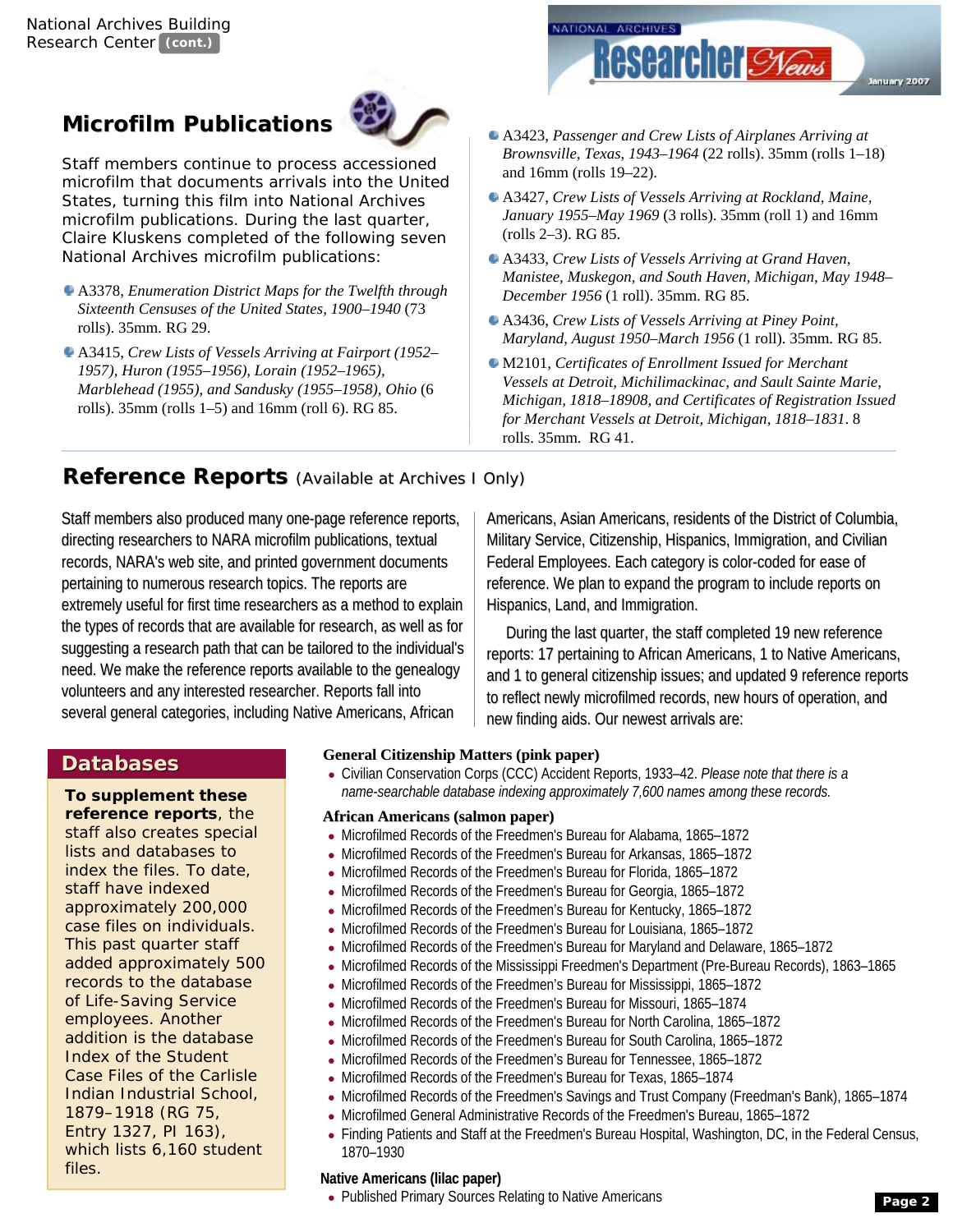

**Washington, DC, and College Park, MD Extended Research Hours in**



**Washington, DC, and College Park, MD Pull Time Schedule in**



**New Pull Time Schedule** 

10 A.M. 11 A.M. 1:30 P.M. 2:30 P.M.

Please note: Once per month on the extended research room hour days (Thursday and Friday) an additional pull time will be at 3:30  $\rm{_PM}.$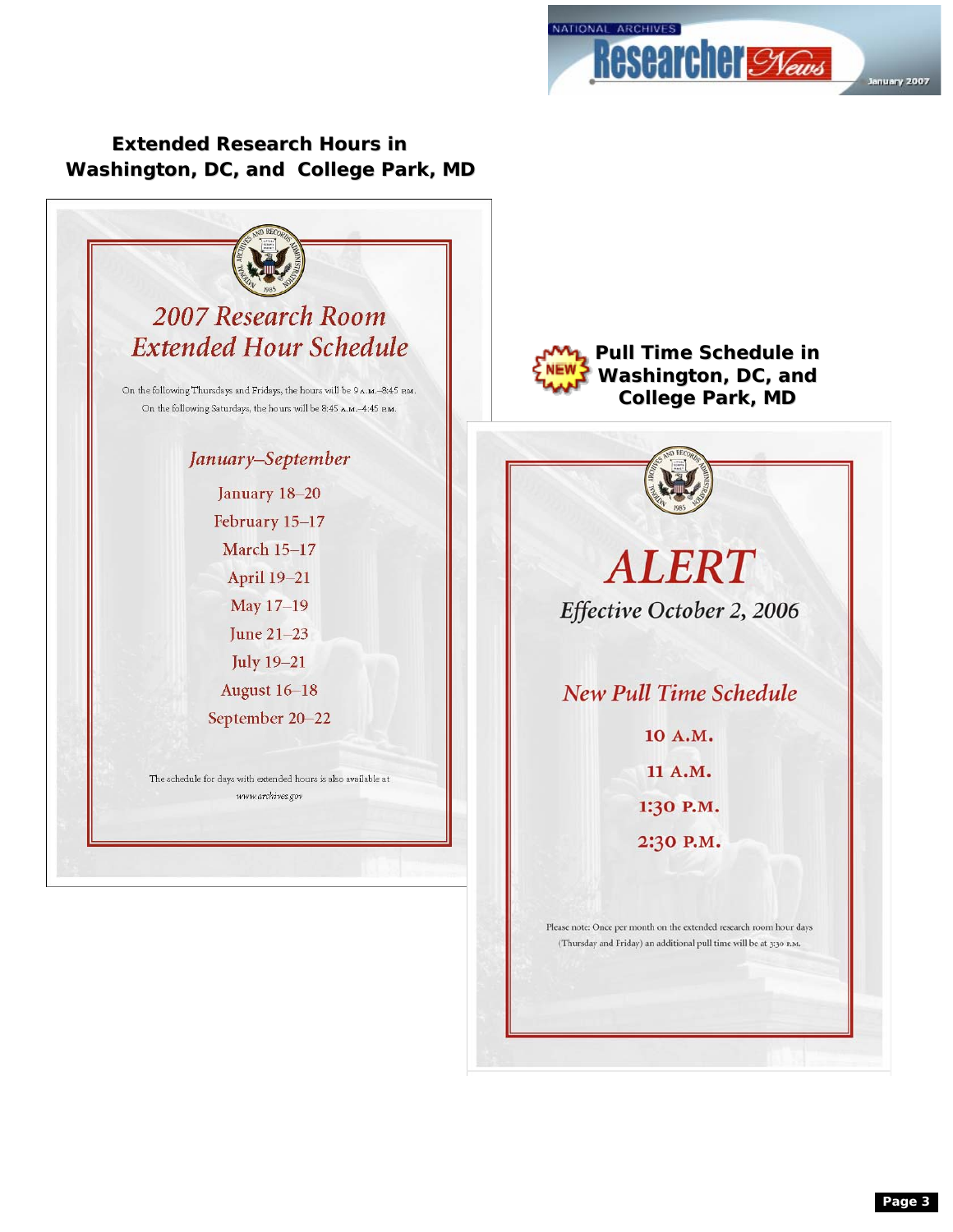## **Military and Civilian Records**

#### *National Archives at College Park, MD*

Last fall<br>
underto<br>
process<br>
of civilia<br>
to prese Last fall, in accordance with NARA's Strategic Plan, we undertook an ambitious initiative to eliminate a 30-year processing backlog of military records and 10-year backlog of civilian records. The purpose of this initiative is not only to preserve the records by putting them in archival housing, but to provide researchers with better access to these records, by updating the existing finding aids for these

records, placing descriptions of the records online in our Archives Research Catalog (ARC), thereby making the records easier to use.

The processing of the military and civilian records is a longterm project. In order to meet our goal of having 95 percent completed by 2016, nearly half of the reference staff has been asked to help in the processing of these records.

#### **Current Military Processing Projects Current Military Processing Projects**

**Please note** that with the exception of military personnel files, the National Archives (NARA) in College Park, MD, stores records of the Army (WWI and later), Army Air Forces, and Air Force; and of the Navy and Marine Corps (WW II and later).

U.S. Army Records of U.S. Army Operational, Tactical, and Support Organizations (World War II and thereafter) (Record Group 338) are being processed by the Military Processing team. Presently, the team is concentrating on the Corps records. After completing the Corps records, the team will process and describe the records of the various U.S. armies (1st Army, 2nd Army, etc.). *Descriptions of the processed Corps records are available in the Archives Research Catalog (ARC).*

> **Search by topic rather than by trying to determine "what's new." The Reference Staff may also be able to assist you.**

Ship Specification Files in the Records of the Bureau of Ships (RG 19) are also being processed by the Military Processing team. Descriptions of the records completed are available on ARC. **U.S. Navy**

#### **Holocaust-Era Assets Microfilming Records Project (HRP) Records Project (HRP)**

The HRP team has completed microfilming the Records of the American Commission for the Protection and Salvage of Artistic and Historic Monuments in War Areas, 1942– 1946 ("The Roberts Commission") (RG 239). The Commission cooperated with the U.S. Army in protecting cultural treasures and gathered information about war damage to such treasures, and compiled data on cultural property appropriated by the Axis Powers and encouraged its restitution.

Researchers interested in matters relating to art/cultural restitution matters will find many useful documents in this Record Group. All records of RG 239-including textual,

aerial photographs, and photographs—have been microfilmed onto 187 rolls of 35mm microfilm. The microfilm will be available for purchase in late February 2007 as National Archives Microfilm Publication No. M1944. In the meantime, the microfilm is available for use in the Microfilm Reading Room in the Research Complex at Archives II (Room 4050). The accompanying descriptive pamphlet for M1944 will be available online in late February and in paper form in May or June 2007. See further descriptions of these records at *http://www.archives.gov/research/holocaust/finding -aid/civilian/rg-239.html 239.html*.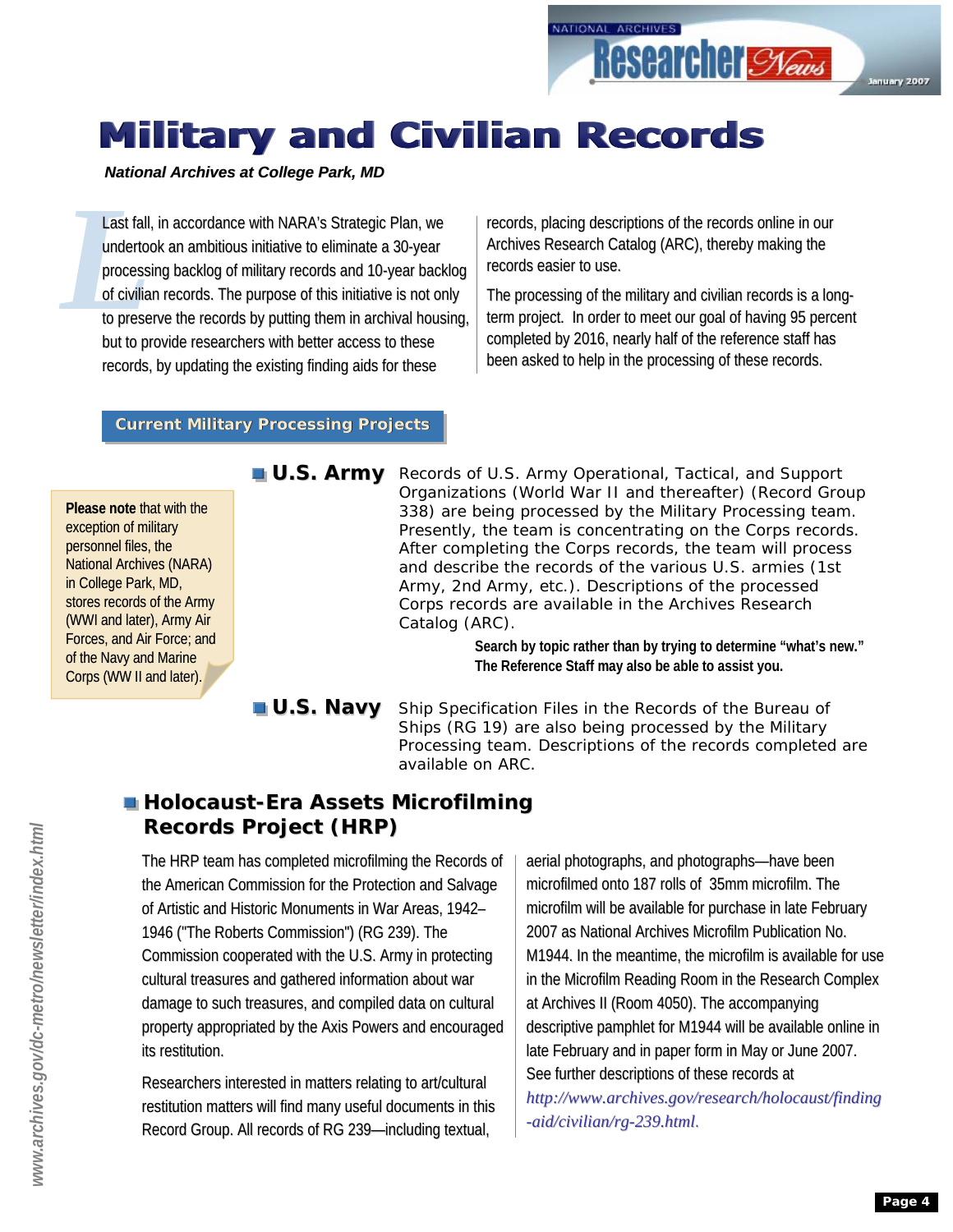

#### **German Captured Records German Captured Records**

The microfilm copies of German captured records that have been recently returned to Bundesarchiv are now available as M2087, M2088, M2089, and M2112. They may be viewed in the Microfilm Reading Room or purchased through Order Online! Two new quides to microfilmed German

Navy records have been released: *Guide No. 4 – Records of the German Navy Operational Command in WWII* and *Guide No. 5 – Pre WWI Records of the Imperial German Navy and Its Predecessors, 1822–1919*. They are part of the *Guide to Microfilmed Records of the German Navy, 1850–1945* series*.*

#### **Current Civilian Processing Projects Current Civilian Processing Projects**

#### **State Department/Foreign Relations Records Relations Records**

The Civilian Processing team has described 79 series of the Record of the U.S. Foreign Service Posts (Record Group 84) in ARC. This description project of the pre-1936 consular posts is 92 percent completed. This project was greatly assisted by four NWCC1 staff members who assist in the data collection.

The team has also described 13 series of the Records of the U.S. Information Agency (Record Group 306) in ARC.

#### **Other Records Described in ARC**

The ARC team has been busy describing previously processed records in ARC. The record groups with series described are as follows: Record Groups 3, 9, 17, 32, 35, 48, 59, 60, 65, 69, 83, 140, 202, 278, 337, 338, 381, 453, 494, and 499.

#### **Civilian Records Reference Team**

The Civilian Records Consultation Room has a new Reference Handbook, which is a compilation of reference reports and "cheat sheets" to help researchers locate records on various popular topics, including education records, housing records, records relating to Japanese internment during World War II, NASA records, the Titanic disaster, and Nazi gold and looted art. This is a work in progress, and many more topics will be added.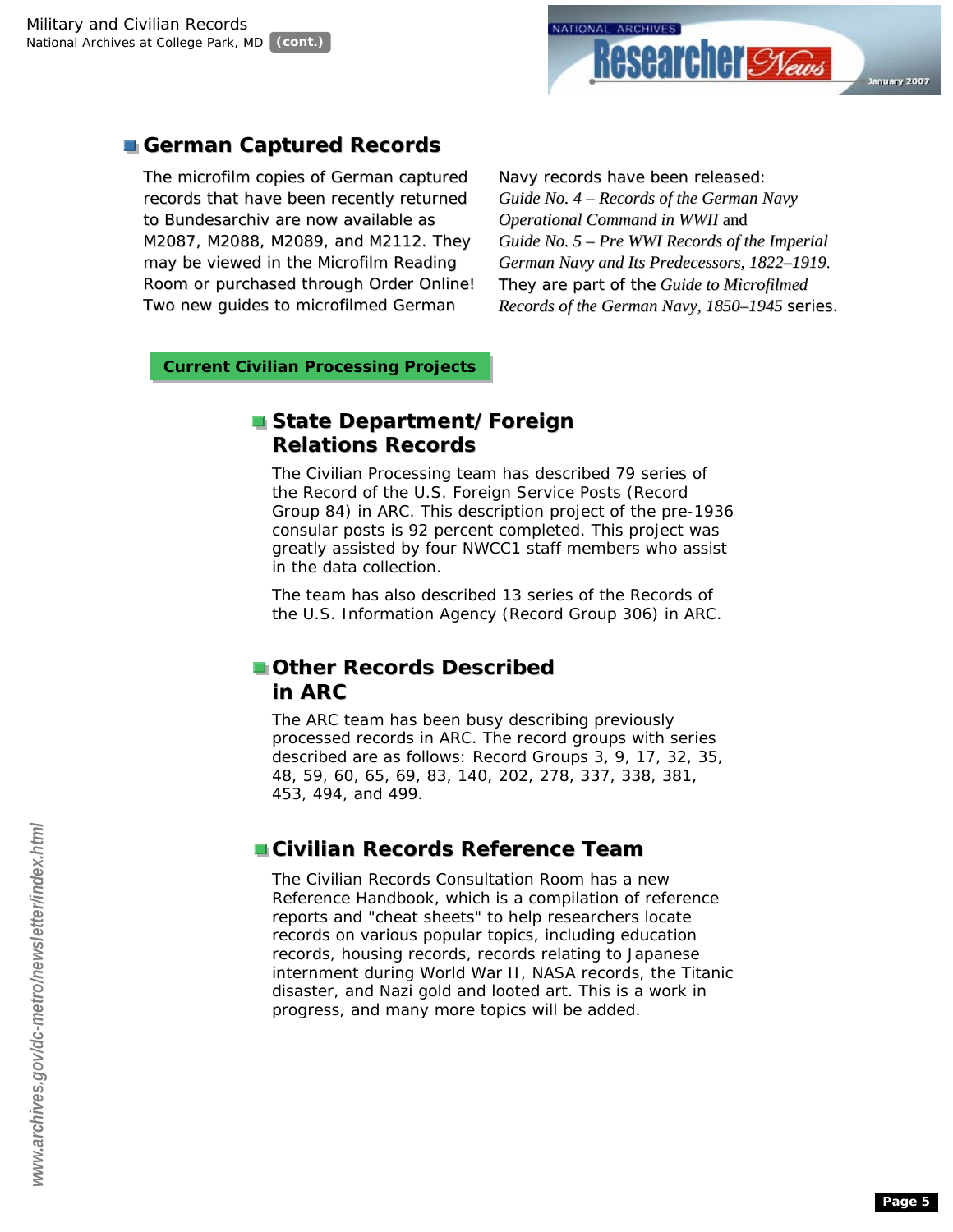

# Know Your Records Program

**In the Fall of 2004, the National Archives and Records Administration (NARA) introduced the Know Your Records Program. The initial program offered weekly lectures and monthly genealogy workshops to staff, volunteers, and the public. Featured speakers described NARA's records; explained how and where to locate the records; and demonstrated how to use the records for research.**

**Curr**<br>deliv<br>on T<br>at 7(<br>Wasl<br>Natio<br>Adel **Currently, each one-hour lecture is delivered twice within the same week –** on Tuesdays at the National Archives Building at 700 Pennsylvania Avenue NW, Washington, DC, and on Thursdays at the National Archives (Archives II) at 8601 Adelphi Road, College Park, MD. Most of these sessions are videotaped and made available for interlibrary loan through NARA libraries and regional facilities throughout the United States. Genealogy workshops are offered mostly on Saturdays.

> Since 2005, we have held several symposia on Hispanic and African American records; hosted our annual genealogy fair; and in September 2006, launched a monthly book group.

Examples of **topics discussed** at these Examples of **topics discussed** at these lectures are: lectures are:

**Researcher Syews** 

ianuary 2007

● State Department records ● State Department records

NATIONAL ARCHIVES

- Hell ships and the Ultra secret (World War II) Hell ships and the Ultra secret (World War II)
- Railroad records Railroad records
- Women in the Revolutionary War Women in the Revolutionary War
- Brief history of the National Archives and Brief history of the National Archives and the fate of select Federal records the fate of select Federal records
- World War II naval records World War II naval records
- Using records to assist veterans Using records to assist veterans
- The Presidential library system
- Federal records and civil rights Federal records and civil rights

We publicize our offerings in NARA's *Calendar of Events* at *http://www.archives.gov/calendar/* and on our new web page at *http://www.archives.gov/dc-metro/know-your-records/*

See this quarter's schedule below.

#### **JANUARY–MARCH 2007**

#### **GENEALOGY WORKSHOPS**

**Using Federal Records for African American Genealogical Research –** Reginald Washington, staff archivist, will give a workshop on using Federal records for African American genealogical research. He will discuss census records, military service and pension files, Freedmen's Bureau records, and other records. *Saturday, February 17, 2007.* 10:15 a.m.–1:15 p.m. Jefferson Room. Enter on Constitution Avenue at the Special Events entrance. Reservations are required, and a fee of \$20 is payable by cash or check at the door. Call 202-357-5333

**Effective Internet Searching** – Liz Kelly Kerstens, CG, CGL, will provide instruction on how to search the internet when conducting research. Participants will learn ways to creatively and effectively search the Internet for hidden tidbits that will help them progress in their family history research. *Thursday, March 22, 2007.* 10:15 a.m.– 12:15 p.m. Jefferson Room. Enter on Constitution Avenue at the Special Events entrance.

Reservations are required, and a fee of \$20 is payable by cash or check at the door. Call 202-357-5333

**Beginning Your Irish Research in U.S. Sources** – Liz Kelly Kerstens, CG, CGL, will cover the basics of finding Irish ancestors using resources available in the United States. She will present strategies for working in passenger lists, immigration records, military records, census records, city directories, and other original sources of value. *Friday, March 23, 2007*. 10:15 a.m.–1:15 p.m. Jefferson Room. Enter on Constitution Avenue at the Special Events entrance.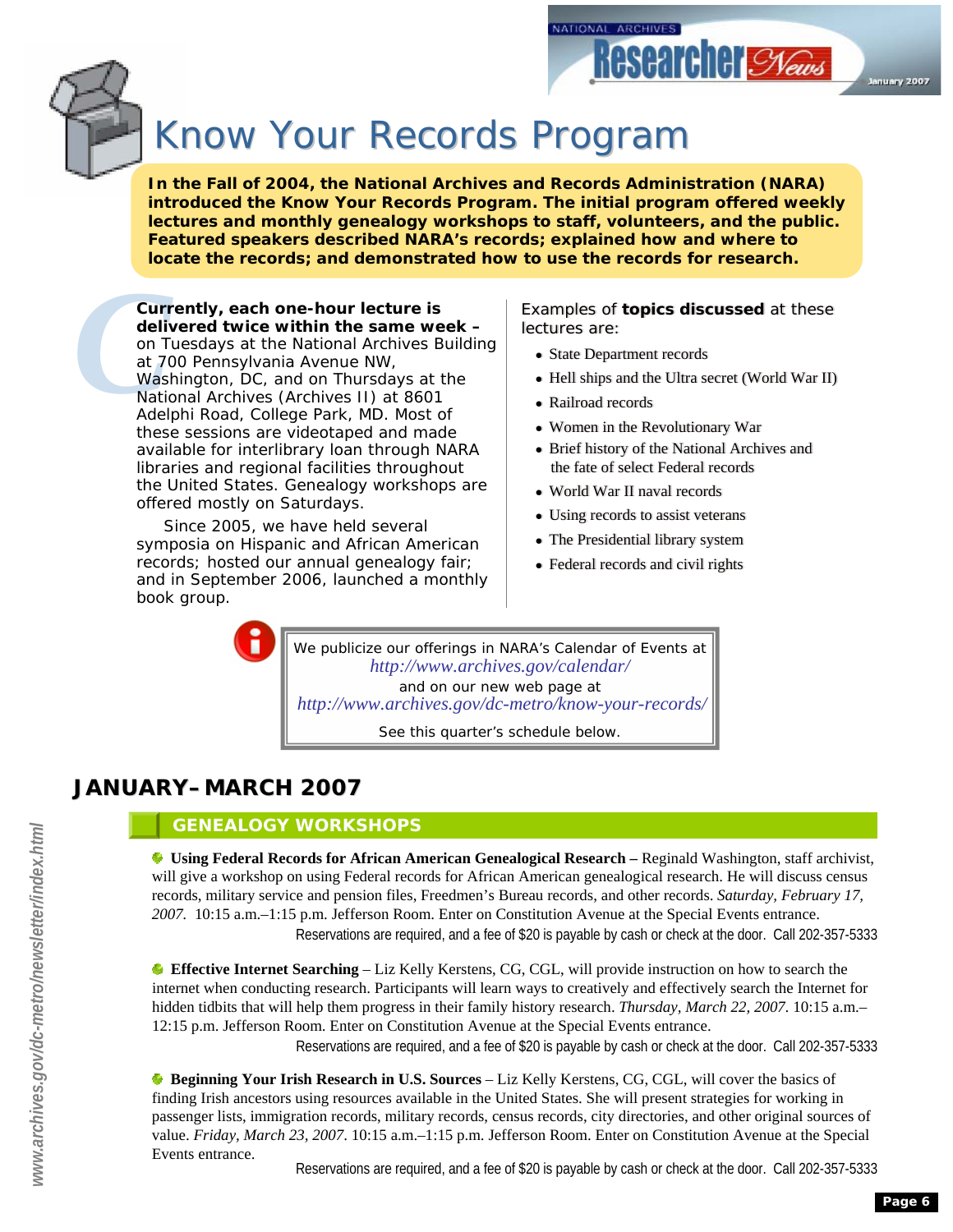



#### **JANUARY–MARCH 2007**

#### LECTURES *<Free*

**What's New in the Archives Research Catalog (ARC)?** Jill James, David Wallace, and LaTasha Tucker will discuss searching tips and new descriptions in ARC. *Tuesday, January 23, 2007,* 11 a.m., in Room G-24, Research Center, National Archives Building.

(This lecture will be repeated at the National Archives at College Park, MD, in Lecture Room B, on *Thursday, January 25, 2007,* 11 a.m.)

**Records of the Washington, DC, Metropolitan Police Force at the National Archives.** John Deeben will cover personnel and case files, including descriptions of the activities of officers, as well as criminals. *Tuesday, January 30, 2007,* 11 a.m., in Room G-24, Research Center, National Archives Building*.*

(This lecture will be repeated at the National Archives at College Park, MD, in Lecture Room B, on *Thursday, February 1, 2007,* 11 a.m.)

**New Time for Lectures in February and March – noon**

**NOTE: On the Road to Freedom: Pre Freedmen's Bureau Records, 1862– 1864.** Genealogy Archives Specialist, Rebecca Sharp, will examine records created by wartime superintendents of freedmen that shed light on the experiences of African Americans during the Civil War. *Tuesday, February 6, 2007,* at **noon**, in Room G-24, Research Center, National Archives Building.

> (This lecture will be repeated at the National Archives at College Park, MD, in Lecture Room B, on *Thursday, February 8, 2007,* at **noon**.)

**Federal Records Relating to Civil Rights in the Post-World War II Era (Reference Information Paper (RIP) 113).** Archivists Walter Hill and Lisha Penn will discuss their work on RIP 113, which provides descriptions of the records of Federal agencies, commissions, and courts that formulated civil rights guidelines, programs, and judicial decisions between 1945 and 1981. Ms. Penn will cover her work with records of the Justice, Labor, and Commerce departments—dealing specifically with records about the integration of the University of Alabama (Autherine Lucy); the murders of Civil Rights workers Goodman, Chaney, and Schwerner; and the problems that African Americans experienced in the South while registering to vote. Dr. Hill will give an historical overview of the modern Civil Rights era and will cover Congressional and Supreme Court records. *Tuesday, February 20, 2007,* at **noon**, in Room G-24, Research Center, National Archives Building*.*

(This lecture will be repeated at the National Archives at College Park, MD, in Lecture Room B, on *Thursday, February 22, 2007,* at **noon**.)

- **Electronic Records for Genealogy.** Archives Specialist Lynn Goodsell will offer an introduction to electronic ("digitally-born") records of interest to genealogists and how to access the records online via the Access to Archival Databases (AAD) resource. *Tuesday, February 27, 2007,* at **noon**, in Room G-24, Research Center, National Archives Building.
	- (This lecture will be repeated at the National Archives at College Park, MD, in Lecture Room B, on *Thursday, March 1, 2007,* at **noon**.)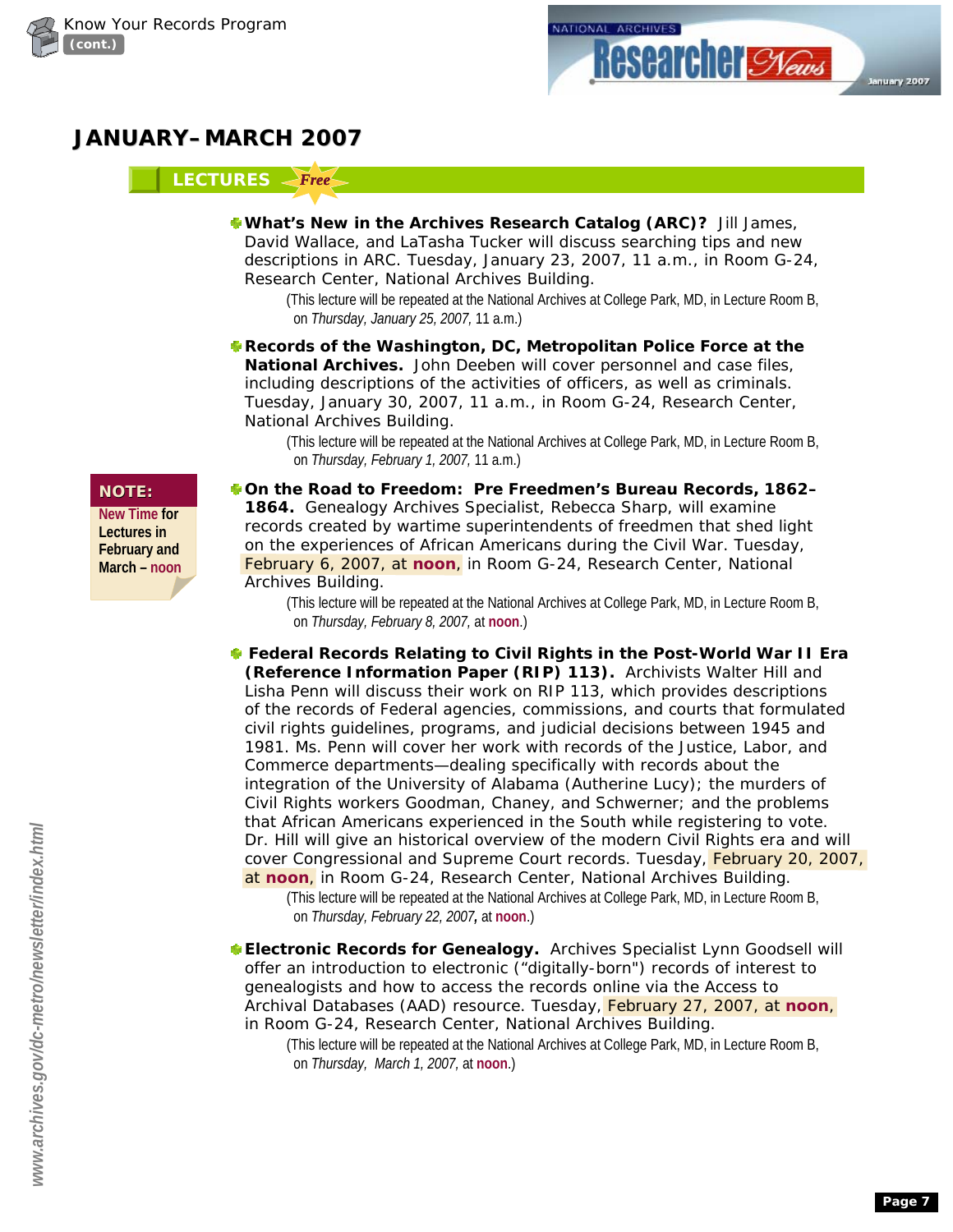

# **News from ALIC News from ALIC**





#### **ALIC Web Site Updates**

*The following ALIC web pages have recently been updated:*

*http://www.archives.gov/research/alic/books/2006-12.html* **–** the New Books list, listing recent acquisitions at Archives I and Archives II. The items listed can be found on the new book shelf in each location.

*http://www.archives.gov/research/alic/periodicals/naracitations/2006.html* – the latest edition of the Quarterly Compilation of Periodical Literature Reflecting the Use of Records in the National Archives (QCOM), comprising 127 citations.

*http://www.archives.gov/research/alic/periodicals/naracitations/index.html* – 34 years of QCOMP citations, arranged by record group cluster.

#### **New Reference Source**

Both Archives I and Archives II recently accessioned a copy of Bud Hannings' *Forts of the United States: An Historical Dictionary, 16th through 19th Centuries* (Jefferson, NC: McFarland & Co., 2006). This work provides a history of the primary fortifications established during 400 tumultuous years in what would become





the United States of America. The entries are arranged alphabetically by state, and images of some of the installations are sprinkled throughout the volume. Also present are a number of valuable appendices, including Washington, DC's Civil War defenses, Florida Seminole Indian War Forts, Pony Express Depots, Spanish Missions and Presidios, twentieth-century U.S. forts, posts, bases and stations, a chronology, and a bibliography. The book is shelved in each reference collection at UG410.H36 2006.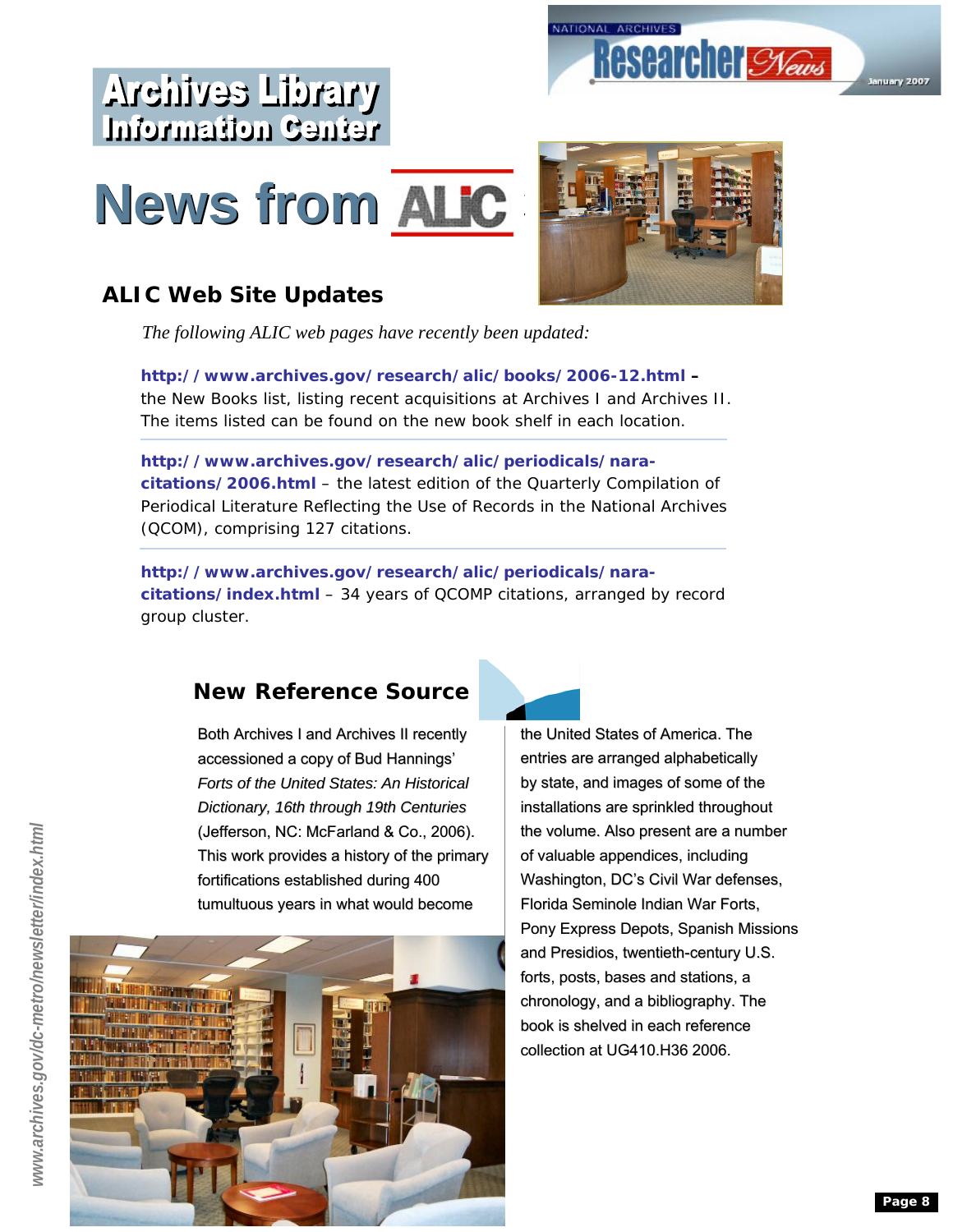NATIONAL ARCHIVES

# From The Records Book Group

On Ser<br>
Your R<br>
month<br>
book A<br>
of Blay<br>
Donald On September 20, 2006, the Know On September 20, 2006, the Know Your Records Program launched its Your Records Program launched monthly book group by discussing the group by discussing the book *After the Glory: The Struggles*  book *After the Glory: The Struggles*  of Black Civil War Veterans, by Donald R. Shaffer. **October's book book was** *The Great Influenza: The Epic Story of the Deadliest Plague in*  **was** *The Great Influenza: The Epic***<br>***Story of the Deadliest Plague in<br><i>History,* **by John M. Barry. And during** Veterans' Month, in November, the Month, in group discussed *Presidents at War*, *at* by Gerald Astor and John P. Murtha. by Gerald Astor and John P. Murtha.

The From the Records Book Group meets at **noon on the third Wednesday of each month**, in Room G-24 of the Research Center at the National Archives Building. Non-fiction books are chosen because of their direct relationship to NARA records. This free discussion is open to NARA staff and the public.

> If you would like to suggest a title for the Book Group to discuss, please contact Jeffery Hartley at 301-837-1795 or at 1795 or at *jeffery.hartley@nara.gov jeffery.hartley@nara.gov*

**Researcher Stews** 

January 2007

**Please check the Archives Shop (202-357-5271) for book availability and a special discount for book group participants.**

#### **The 2007 schedule is listed below:**



*My Face Is Black Is True: Callie House and the Struggle for Ex-Slave Reparations,* by Mary Frances Berry



*The Pirates Laffite: The Treacherous World of the Corsairs of the Gulf,*  by William C. Davis



*Lincoln's Sanctuary: Abraham Lincoln and the Soldiers' Home,*  by Matthew Pinsker



*Coming out Under Fire: The History of Gay Men and Women in World War Two,* by Alan Berube



**January 17, 2007 February 21, 2007 March 21, 2007** 

*No Constitutional Right to be Ladies: Women and the Obligations of Citizenship,*  by Linda K. Kerber



*Watergate: The Presidential Scandal that Shook America,* by Keith W. Olson